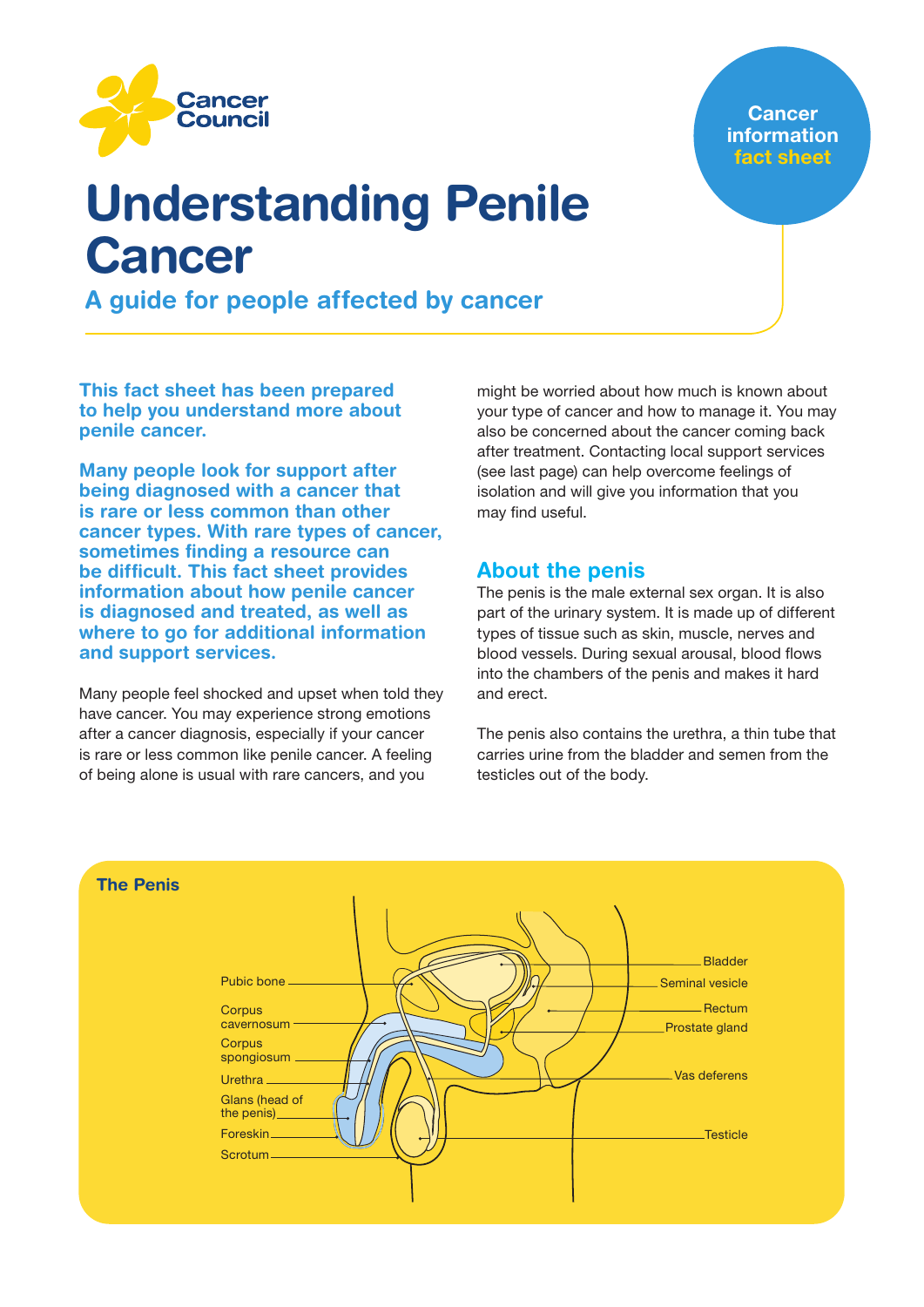## What is penile cancer?

Penile cancer is a rare type of cancer and occurs on the foreskin, the glans (head) of the penis, or on the skin of the penile shaft. It occurs mostly in uncircumcised men (men who still have foreskin around the head of the penis).

Cancer is a disease of the cells. Normally, cells multiply and die in an orderly way, so that each new cell replaces one that has been lost. Sometimes, however, cells become abnormal and keep growing, forming a mass or lump called a tumour or a sore called an ulcer. Some of these are malignant (cancerous) and can grow and spread to other parts of the body.

But not all growths are cancerous. Sometimes growths can develop on the penis that are abnormal but are not malignant (these are called benign tumours). These lesions look like warts or irritated patches of the skin. These can be caused by the human papillomavirus (HPV). It is important to discuss any growths you might have on your penis with your doctor as they might increase your risk of penile cancer.

There are several types of penile cancer, depending on the type of cell from which the cancer develops. Almost all penile cancers start in the surface layer of cells (called epithelium) of the penis.

- Squamous cell cancer (SCC) the most common type of cancer of the penis. This cancer accounts for around 95% of cases and starts in the cells that cover the surface of the penis (squamous cell layer). Most of this type of cancer start on the foreskin (in men that have not been circumcised) or on the head of the penis (glans), but it can occur on the penile skin of the shaft as well.
- Carcinoma in situ (CIS), penile intraepithelial neoplasia (PeIN) – the earliest stage of squamous cell penile cancer where cancer cells are only found in the very top layer of the skin cells, and the cancer has not spread any deeper.

Other rarer types of penile cancer include:

• basal cell carcinoma (BCC) - another type of skin cancer that can develop in deeper cells of the squamous cells in a layer of skin.

- adenocarcinoma a type of cancer that develops in the sweat glands in the skin of the penis.
- melanoma of the penis a type of cancer that develops in the pigmented skin cells that give the skin its colour.
- penile sarcoma a very rare type of cancer that develops in the deeper tissues of the penis such as the blood vessels, muscle, fat or connective tissue in the penis.

#### How common is penile cancer?

Penile cancer is rare with around 103 Australians diagnosed each year (this is about 0.8 cases per 100,000 people).<sup>1</sup> It is more likely to be diagnosed in men over 50 years of age but can also occur in younger men.

## What are the risk factors?

The cause of penile cancer is not known in most cases. However, there are several risk factors:

- Human papillomavirus (HPV) infection. This common group of viruses are spread through sexual contact. Some types of HPV increase the risk of certain cancers. Most people with HPV do not develop cancer but HPV infection is found in about half of all penile cancers. Some types of HPV can cause genital warts, which increase the risk of developing penile cancer.
- not being circumcised. Penile cancer is more common in men who are not circumcised. Circumcision is the surgical removal of the foreskin that covers the end of the penis. This procedure is commonly performed on newborn boys for medical, cultural and religious and reasons. Men who have a tight foreskin that is hard to pull back (phimosis) for washing sometimes notice a secretion under the foreskin that becomes a smelly substance (smegma). While smegma doesn't necessarily cause penile cancer, it can irritate and inflame the penis, which can increase the risk of cancer.
- **smoking.** Chemicals found in cigarettes and other forms of tobacco can damage cells in the body, including cells in the penis, which can increase your risk of developing penile cancer.
- age. The risk of penile cancer increases with age and is more common in men over 50 years of age.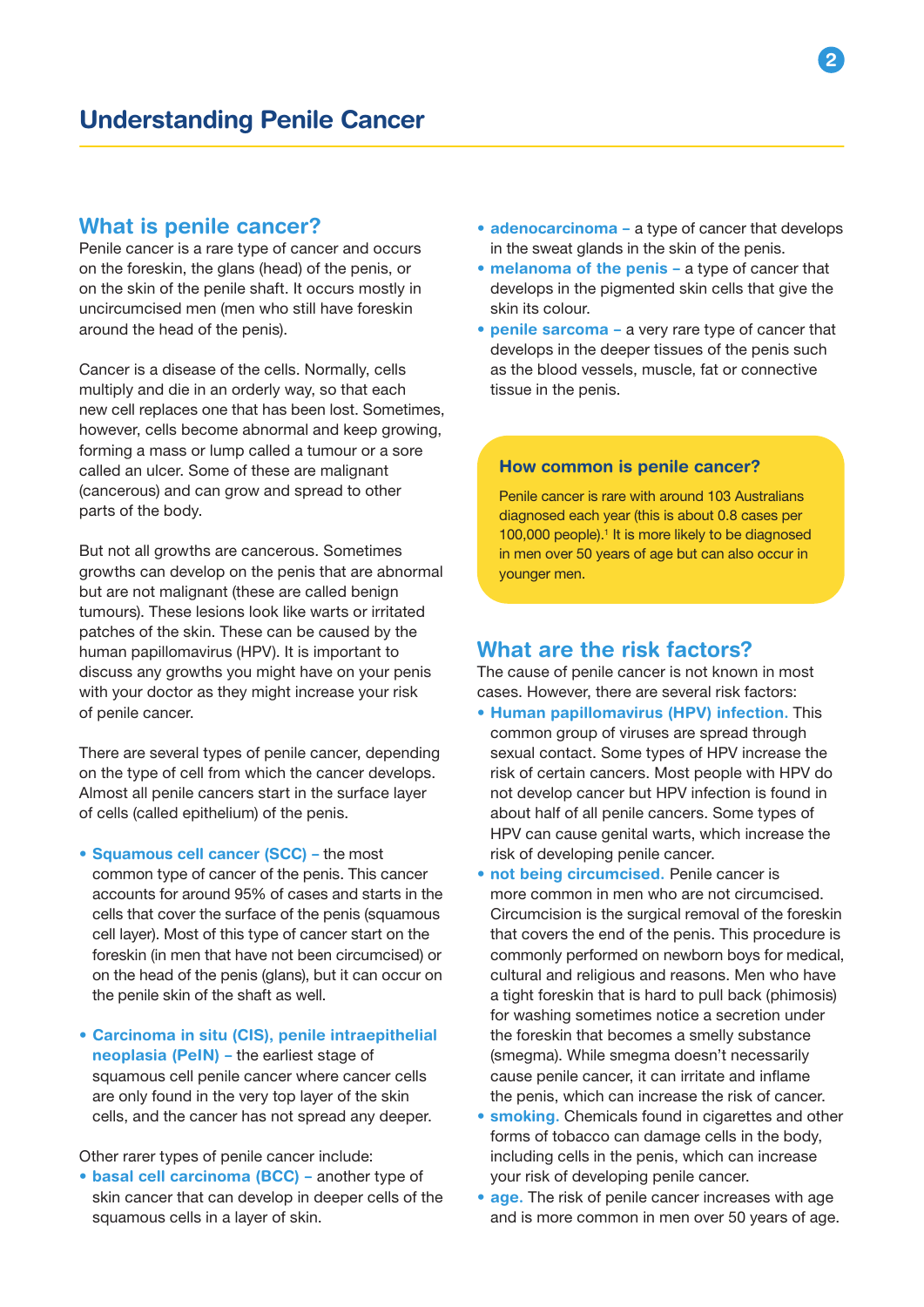# Understanding Penile Cancer

- certain skin conditions. Men who have skin conditions such as psoriasis or lichen sclerosus may have a higher rate of penile cancer.
- **HIV/AIDS.** Infection with the human immunodeficiency virus (HIV) causes acquired immune deficiency syndrome (AIDS) and men who contract HIV have a greater risk of developing penile cancer as their immune system is less able to fight off cancer.
- premalignant lesions/conditions. If left untreated, these can become cancerous.
- exposure to ultraviolet (UV) radiation. From either sunlight or UV lamps.

#### What are the symptoms?

People with penile cancer may experience a range of different symptoms. Having any of these symptoms does not mean a man has penile cancer but if you experience any of these symptoms you need to discuss them with your doctor.

Symptoms may include:

- a growth or sore on the head of the penis (the glans), the foreskin or on the shaft of the penis that doesn't heal in a couple of weeks.
- bleeding from the penis or under the foreskin
- a smelly discharge under the foreskin
- a hard lump under the foreskin
- changes in the colour of the skin on the penis or foreskin
- thickening of the skin on the penis or foreskin that makes it difficult to pull back the foreskin
- pain in the shaft or tip of the penis
- swelling at the tip of the penis
- a rash on the penis or a persistent red patch of skin that does not go away
- lumps in the groin due to swollen lymph nodes.

## **Diagnosis**

If your doctor thinks that you may have penile cancer, they will talk to you about your medical history, perform a physical examination and suggest that you have certain tests. If the results of these tests suggest that you may have penile cancer, your doctor will refer you to a specialist called a urologist for further tests. These tests may include:

- Blood tests a full blood count (to measure your white blood cells, red blood cells and platelets), tumour markers (to measure chemicals produced by cancer cells) and to check if you have an infection.
- Biopsy the removal of some tissue from the affected area or region for examination under a microscope. In penile cancer, the following biopsies may be used:
	- a punch biopsy or elliptical excision of the affected region to remove tissue. This procedure is generally performed under a local anaesthetic.
	- a fine needle aspiration biopsy where a local anaesthetic is used to numb the area then a thin needle is inserted into the tumour or lymph node under ultrasound or CT guidance.
	- a sentinel lymph node biopsy (under local anaesthetic) to see if cancer cells have spread to lymph nodes near the penis
	- removal of the lymph nodes from one or both sides of the groin to see if the cancer has spread. This operation is performed under a general anaesthetic and the nodes are removed through small cuts in the groin.
- Ultrasound scan high-frequency soundwaves are used to create pictures of the inside of your body. For this scan, you will lie down, and a gel will be spread over the affected part of your body. A small device called a transducer is moved over the area by an ultrasound radiographer.

The transducer sends out soundwaves that echo when they encounter something dense, like an organ or tumour. The ultrasound images are then projected onto a computer screen. An ultrasound is painless and takes about 15–20 minutes.

## • CT (computerised tomography) or MRI (magnetic resonance imaging) scans –

special machines are used to scan and create pictures of the inside of your body. Before the scan you may have an injection of dye (called contrast) into one of your veins, which makes the pictures clearer. During the scan, you will lie on an examination table. For a CT scan, the table moves in and out of the scanner; the scan takes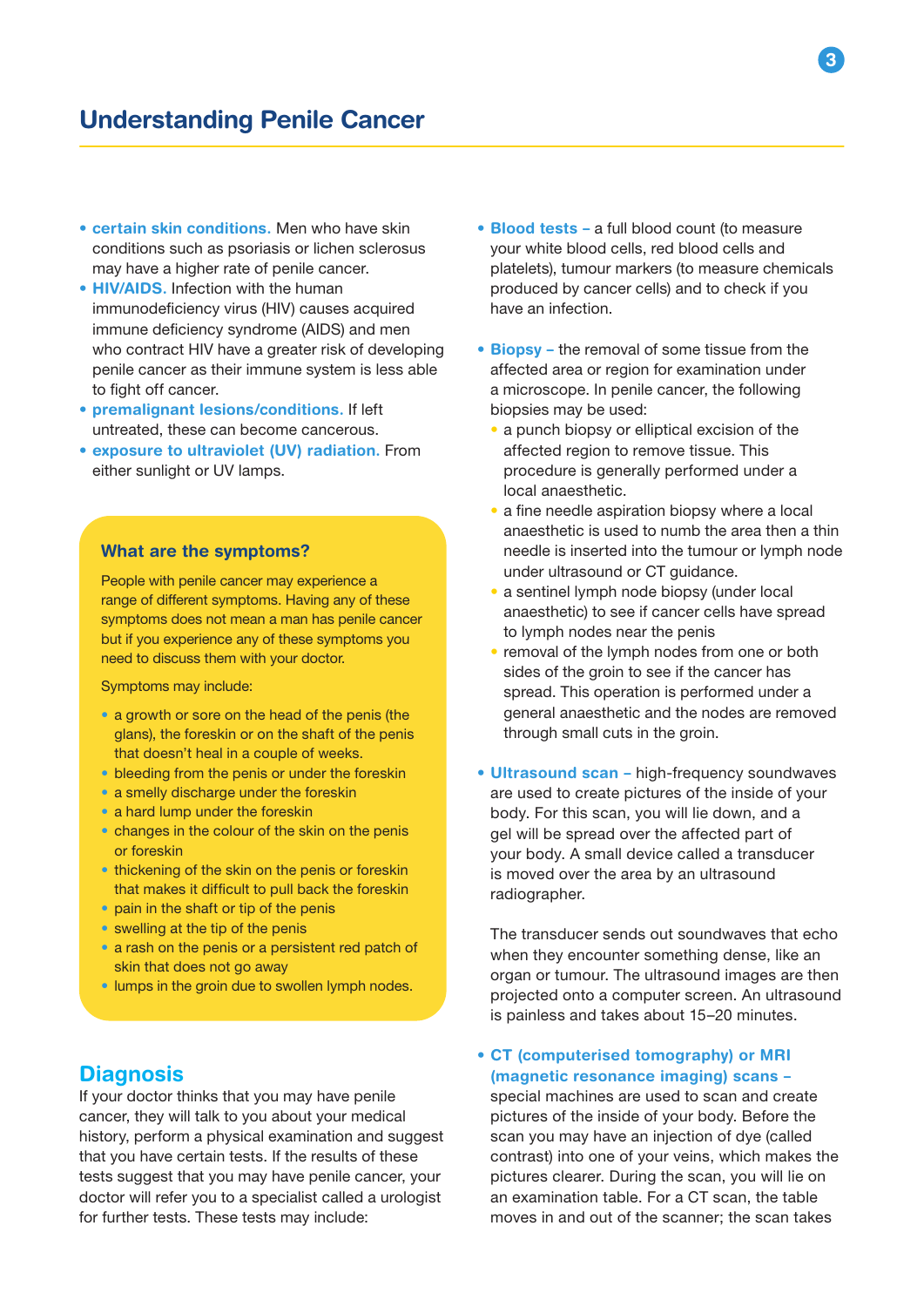about 10 minutes. For an MRI scan, the table slides into a large metal tube that is open at both ends; the scan takes about 30–90 minutes to perform. Both scans are painless. With an MRI, you may need an injection into the penis with a drug to make it erect. This makes it easier to find a cancer in the penis.

• PET (positron emission tomography)–CT scan

– a scan combined with a CT scan where you are injected in your arm with a glucose solution containing some radioactive material. Cancer cells show up brighter on the scan because they absorb more glucose than normal cells do.

## Finding a specialist

Rare Cancers Australia have a directory of health professionals and cancer services across Australia: rarecancers.org.au.

## Grading and staging of penile cancer

If cancer cells are found during any of your tests, your doctor will need to know the tumour grade and stage so your team of health professionals can develop the best treatment plan for you. The grade of the cancer lets your doctor know how quickly the cancer might grow and spread while the stage of the cancer describes its size and whether it has spread.

#### Grading

Penile cancer is graded from 1 to 3 with 1 being the lowest grade and 3 being the highest grade. Lowgrade means that the cancer cells are slow growing and less likely to spread. High-grade means that the cancer cells grow more quickly and are more likely to spread.

#### **Staging**

Staging describes where the cancer is and how far the cancer has spread. Knowing the stage helps doctors plan the best treatment for you. There are several staging systems for penile cancer, but the one most commonly used is the TNM staging system.

| <b>TNM staging system</b> |                                                                                                                                                                                                                                                                                                                                                                                                                                                                                                                                                                                                                                              |  |
|---------------------------|----------------------------------------------------------------------------------------------------------------------------------------------------------------------------------------------------------------------------------------------------------------------------------------------------------------------------------------------------------------------------------------------------------------------------------------------------------------------------------------------------------------------------------------------------------------------------------------------------------------------------------------------|--|
| т<br>(tumour)             | describes the size and extent of the<br>main tumour. Refers to if the cancer<br>is in situ or penile intraepithelial<br>neoplasia (Tis) and in only the top<br>layer of skin; is like a wart (Ta) but<br>only in the top layer of skin; has<br>grown into tissue just below the<br>top layer of skin but not any further<br>(T1a); has grown into blood vessels,<br>lymph vessels or nerves in the<br>layers of the penis (T1b); has spread<br>into the spongy tissue of the penis<br>and/or the urethra (T2); has grown<br>more deeply into the penis and/or<br>urethra (T3); has spread further into<br>the penis, urethra or scrotum (T4) |  |
| N<br>(nodes)              | describes if cancer has spread to<br>nearby lymph nodes. No spread<br>(N0) or spread to one or more<br>lymph nodes (N1, N2, N3)                                                                                                                                                                                                                                                                                                                                                                                                                                                                                                              |  |
| M<br>(metastasis)         | describes if cancer has spread to<br>other parts of the body. No spread<br>(M0) or spread to other organs or<br>bones (M1)                                                                                                                                                                                                                                                                                                                                                                                                                                                                                                                   |  |

## **Treatment**

You will be cared for by a multi-disciplinary team of health professionals during your treatment for penile cancer. The team may include a urologist, a surgeon, a radiation oncologist (to prescribe and coordinate a course of radiation therapy), a medical oncologist (to prescribe and coordinate a course of systemic therapy which includes chemotherapy), a radiologist, specialist nurses and allied health professionals such as a dietitian, social worker, psychologist, physiotherapist and occupational therapist.

Discussion with your doctor will help you decide on the best treatment for your cancer depending on the type of penile cancer you have, if the cancer has spread, your age and general health. The main treatments for penile cancer include surgery, radiation therapy and chemotherapy. These can be given alone or in combination. Many people may have concerns about how the treatment could affect their sexuality and fertility. It is important to discuss these issues with your doctor before treatment begins.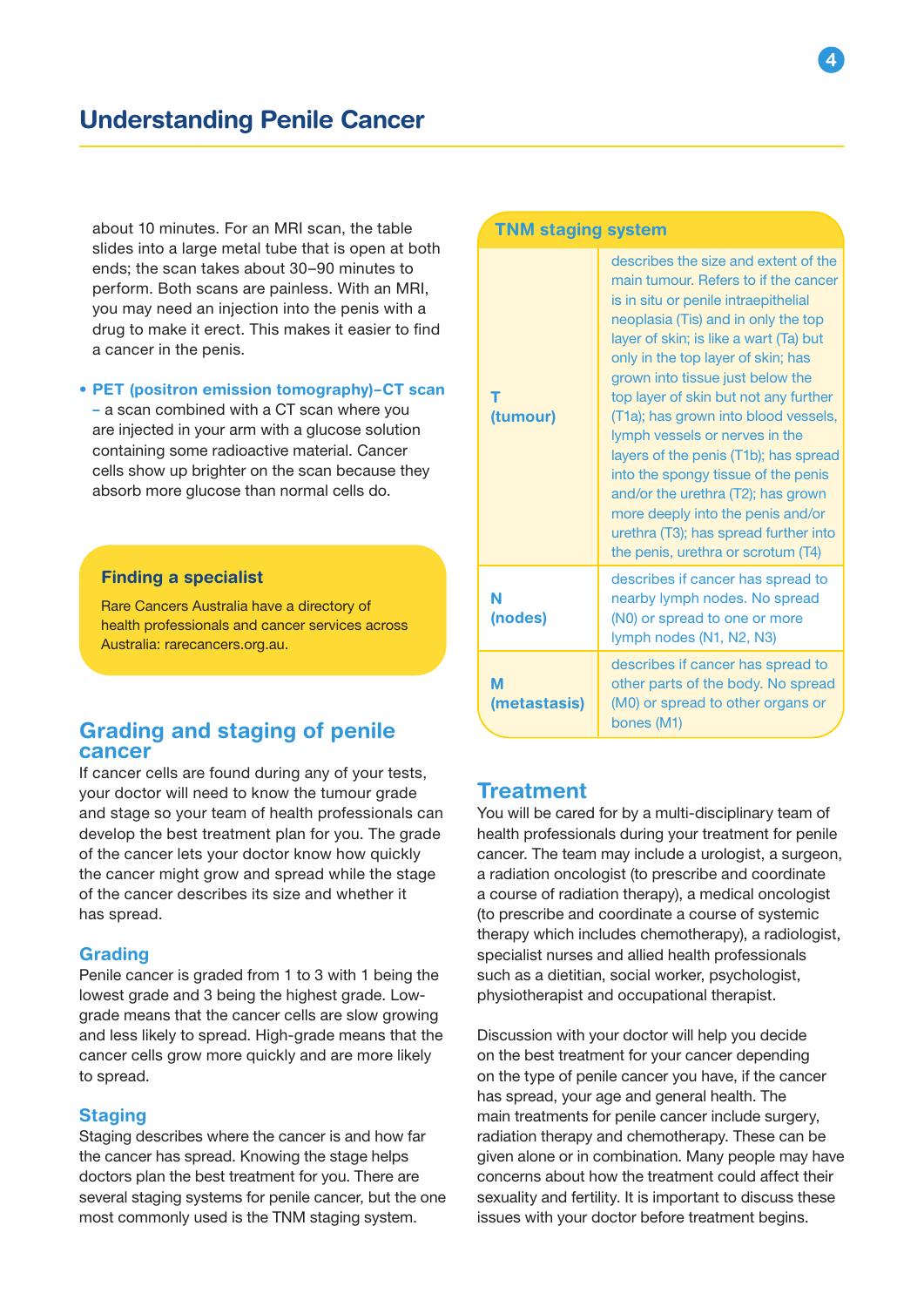## **Surgery**

Surgery is the main treatment for penile cancer. A surgeon will remove the tumour as well as some surrounding healthy tissue, called a margin. The extent and type of surgery depends on the location and the grade and stage of the tumour. Your surgeon will discuss the type of operation you may need (see table below). In most cases, any physical changes to your penis after an operation can be corrected with reconstructive surgery.

→ For a free copy of Cancer Council's booklet *Understanding Surgery* visit your local Cancer Council website or call 13 11 20.

#### Other treatments for penile cancer

Some early-stage, low-grade penile cancers, especially carcinoma in situ (where the cancer is only in the top layers of skin), can be treated with techniques other than surgery. These include laser treatment, cryotherapy, radiation therapy and topical therapy. These treatments are called penile sparing techniques and cause the least damage to the penis. Discuss your options with your doctor.

#### Laser treatment

If the cancer is very small and only on the surface of the penis, laser therapy may be used to kill cancer cells. Laser therapy uses powerful beams of light to destroy the cancer cells and can be used for tumours with lower staging (see TNM staging system on previous page) instead of surgery.

#### Photodynamic therapy (PDT)

Photodynamic therapy uses special drugs, called photosensitising agents, along with light to kill cancer cells. The drugs only work after they have been activated or turned on by the light. In penile cancer the drugs are put on the skin and after a period of time, light is applied to the area. The procedure is usually painless and less invasive than surgery.

#### **Cryosurgery**

Cryosurgery uses liquid nitrogen to freeze and kill the cancer cells. The procedure may sting and cause slight discomfort. The treated skin will blister and peel over following days and may leave a scar. Sometimes several treatments are needed.

| <b>Surgical procedures</b>   |                                                                                                                                                                                                                                                                                                                                                                                                                                                                                                                                                                                                                                                                                                                                                                                                                                                                                                                   |  |
|------------------------------|-------------------------------------------------------------------------------------------------------------------------------------------------------------------------------------------------------------------------------------------------------------------------------------------------------------------------------------------------------------------------------------------------------------------------------------------------------------------------------------------------------------------------------------------------------------------------------------------------------------------------------------------------------------------------------------------------------------------------------------------------------------------------------------------------------------------------------------------------------------------------------------------------------------------|--|
| <b>Circumcision</b>          | Used when cancer is only on the foreskin. The foreskin of the penis is surgically removed.                                                                                                                                                                                                                                                                                                                                                                                                                                                                                                                                                                                                                                                                                                                                                                                                                        |  |
| <b>Simple</b>                | The affected area of the penis and a small margin are removed surgically. If the tumour is                                                                                                                                                                                                                                                                                                                                                                                                                                                                                                                                                                                                                                                                                                                                                                                                                        |  |
| excision                     | small, the skin can be stitched back together.                                                                                                                                                                                                                                                                                                                                                                                                                                                                                                                                                                                                                                                                                                                                                                                                                                                                    |  |
| <b>Wide local</b>            | The tumour is removed along with a larger amount of normal tissue. If there is not enough skin                                                                                                                                                                                                                                                                                                                                                                                                                                                                                                                                                                                                                                                                                                                                                                                                                    |  |
| excision                     | left to cover the area, skin may be taken from another part of the body (a skin graft) to cover it.                                                                                                                                                                                                                                                                                                                                                                                                                                                                                                                                                                                                                                                                                                                                                                                                               |  |
| <b>Glans</b>                 | Used when the cancer is in situ and in only the top layer of skin. The surface tissue from the                                                                                                                                                                                                                                                                                                                                                                                                                                                                                                                                                                                                                                                                                                                                                                                                                    |  |
| resurfacing                  | glans or head of the penis is removed. A skin graft may be needed to replace tissue removed.                                                                                                                                                                                                                                                                                                                                                                                                                                                                                                                                                                                                                                                                                                                                                                                                                      |  |
| <b>Partial or total</b>      | Removal of part or all of the head of the penis (the glans). The amount of tissue removed will                                                                                                                                                                                                                                                                                                                                                                                                                                                                                                                                                                                                                                                                                                                                                                                                                    |  |
| glansectomy                  | depend on the extent of the cancer.                                                                                                                                                                                                                                                                                                                                                                                                                                                                                                                                                                                                                                                                                                                                                                                                                                                                               |  |
| <b>Partial or total</b>      | Removal of part or all of the penis and reconstruction of the urethra. In a total penectomy, the                                                                                                                                                                                                                                                                                                                                                                                                                                                                                                                                                                                                                                                                                                                                                                                                                  |  |
| penectomy                    | urethra is passed through to the perineum.                                                                                                                                                                                                                                                                                                                                                                                                                                                                                                                                                                                                                                                                                                                                                                                                                                                                        |  |
| <b>Lymph node</b><br>surgery | You may need nearby lymph nodes in the groin to be removed to check for the spread of<br>cancer. This may be done during penile surgery or at a separate time. There are four types of<br>lymph node surgical procedures all of which need to be performed by a urologist:<br>• Dynamic sentinel lymph node biopsy to see if cancer cells have spread to lymph nodes near<br>the penis. If positive, further surgery (dissection) is needed to remove more lymph nodes.<br>• Modified inguinal node dissection where some, but not all the lymph nodes in the groin, are<br>removed. If positive, a full dissection will be performed.<br>• Radical inguinal node dissection. If lymph nodes in the groin are involved, all the nodes in<br>this area will be removed.<br>• Pelvic lymph node dissection. If nodes are involved or a high risk of being involved, the<br>pelvic lymph nodes will also be removed. |  |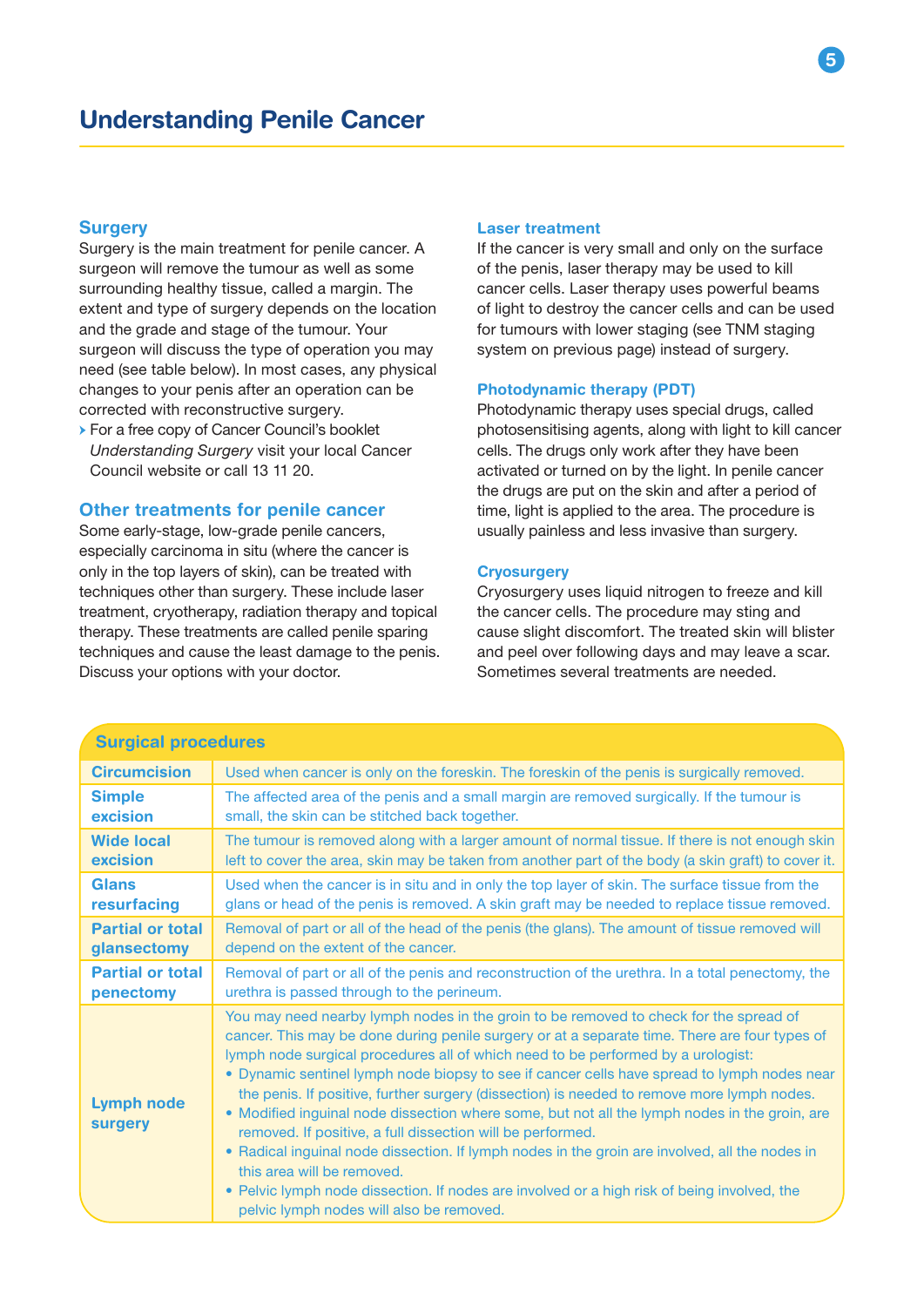## Radiation therapy

Radiation therapy (also known as radiotherapy) uses high energy x-rays to destroy cancer cells. The radiation comes from a machine outside the body. It may be used for penile cancer:

- to treat smaller penile cancers instead of surgery
- after surgery, to destroy any remaining cancer cells and stop the cancer coming back
- if the cancer cannot be removed with surgery
- at the same time as chemotherapy to help shrink the tumour before surgery to make it easier to remove with less damage to the penis
- if the cancer has spread to other parts of the body (e.g. palliative radiation for the management of pain).

There are two ways to have radiation therapy for penile cancer:

- external beam radiation therapy
- brachytherapy

#### External beam radiation therapy

This is the most common way to have radiation therapy for penile cancer and uses carefully focused beams of radiation aimed at the tumour from a machine. A course of radiation therapy needs to be carefully planned. During your first consultation session you will meet with a radiation oncologist. At this session you will lie on an examination table and have a CT scan in the same position you will be placed in for treatment. The information from this session will be used by your specialist to work out the treatment area and how to deliver the right dose of radiation. Radiation therapists will then deliver the course of radiation therapy as set out in the treatment plan.

Men who are not circumcised will have their foreskin removed first before radiation therapy begins. This is to stop swelling and tightening of the foreskin during treatment which could lead to further problems.

Radiation therapy does not hurt and is usually given in small doses to minimise side effects five days a week for a period of about six weeks. Each treatment only lasts a few minutes but there is also setting-up time. A plastic block or mould is used to hold the penis in the exact same position for each treatment and shields may be used to protect your groin and testicles.

#### **Brachytherapy**

Brachytherapy, also known as internal radiation, involves placing radioactive material inside your body either directly into the tumour or next to the tumour. It allows doctors to deliver higher doses of radiation to more specific areas of the body and usually has fewer side effects than external beam radiation.

→ For a free copy of Cancer Council's booklet *Understanding Radiation Therapy* visit your local Cancer Council website or call 13 11 20.

#### **Chemotherapy**

Chemotherapy (sometimes just called "chemo") is the use of drugs to kill or slow the growth of cancer cells. You may have one chemotherapy drug, or a combination of drugs. This is because different drugs can destroy or shrink cancer cells in different ways.

Your treatment will depend on your situation and stage of the tumour. Your medical oncologist will discuss your options with you.

Chemotherapy is usually given through a drip into a vein (intravenously) or as a tablet that is swallowed. Sometimes for low grade carcinoma in situ cancers, a cream can be applied topically (see below).

Chemotherapy is commonly given in treatment cycles which may be daily, weekly or monthly. For example, one cycle may last three weeks where you have the drug over a few hours, followed by a rest period before starting another cycle. The length of the cycle and number of cycles depends on the chemotherapy drugs being given.

#### Topical chemotherapy

For low grade carcinoma in situ, lower doses of chemotherapy can be used on the skin in the form of a cream. The cream is applied often twice a day for several weeks to the affected area on the penis and does not cause the side effects people often have with intravenous or tablet chemotherapy. Circumcision is recommended before starting treatment. There is a slight risk of recurrence with this treatment so you must have regular follow-up appointments with your doctor.

→ For a free copy of Cancer Council's booklet *Understanding Chemotherapy* visit your local Cancer Council website or call 13 11 20.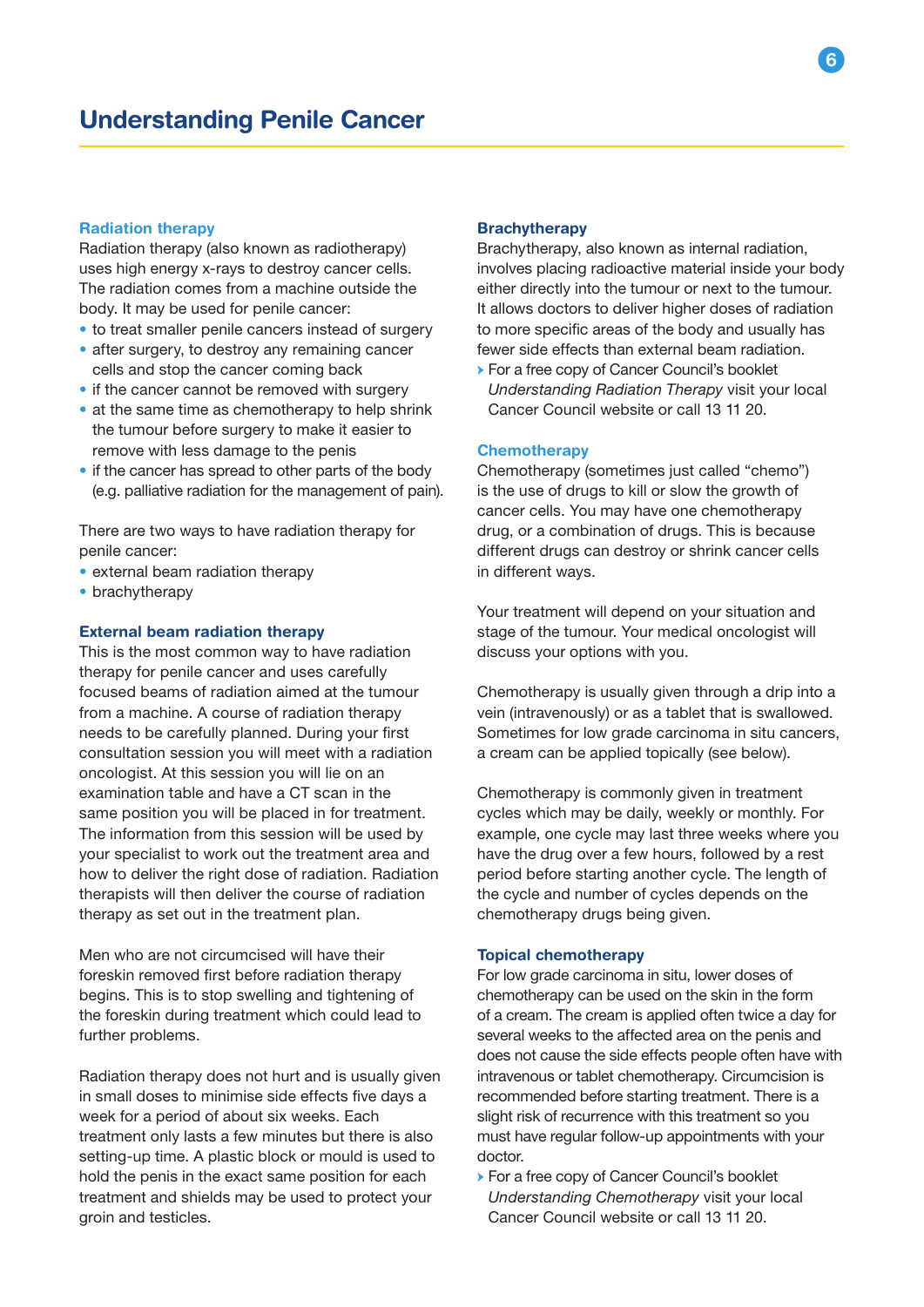## Clinical trials

Your doctor or nurse may suggest you take part in a clinical trial. Doctors run clinical trials to test new or modified treatments and ways of diagnosing disease to see if they are better than current methods. For example, if you join a randomised trial for a new treatment, you will be chosen at random to receive either the best existing treatment or the modified new treatment. Over the years, trials have improved treatments and led to better outcomes for people diagnosed with cancer.

You may find it helpful to talk to your specialist, clinical trials nurse or GP, or to get a second opinion. If you decide to take part in a clinical trial, you can withdraw at any time.

For more information on clinical trials, visit australiancancertrials.gov.au.

→ For a free copy of Cancer Council's booklet *Understanding Clinical Trials and Research* visit your local Cancer Council website or call 13 11 20.

## Complementary therapies and integrative oncology

Complementary therapies are designed to be used alongside conventional medical treatments (such as surgery, chemotherapy and radiation therapy) and can increase your sense of control, decrease stress and anxiety, and improve your mood.

Some Australian cancer centres have developed "integrative oncology" services where evidencebased complementary therapies are combined with conventional treatments to create patient-centred cancer care that aims to improve both wellbeing and clinical outcomes.

Let your doctor know about any therapies you are using or thinking about trying, as some may not be safe or evidence-based.

→ For a free copy of Cancer Council's booklet *Understanding Complementary Therapies* visit your local Cancer Council website or call 13 11 20.

| <b>Complementary</b><br>therapy           | <b>Clinically proven</b><br><b>benefits</b>                                          |
|-------------------------------------------|--------------------------------------------------------------------------------------|
| acupuncture                               | reduces chemotherapy-<br>induced nausea and vomiting;<br>improves quality of life    |
| aromatherapy                              | improves sleep and quality<br>of life                                                |
| art therapy,<br>music therapy             | reduce anxiety and stress;<br>manage fatigue; aid<br>expression of feelings          |
| counselling,<br>support groups            | help reduce distress, anxiety<br>and depression; improve<br>quality of life          |
| hypnotherapy                              | reduces pain, anxiety, nausea<br>and vomiting                                        |
| massage                                   | improves quality of life;<br>reduces anxiety, depression,<br>pain and nausea         |
| meditation,<br>relaxation,<br>mindfulness | reduce stress and anxiety;<br>improve coping and quality<br>of life                  |
| qi gong                                   | reduces anxiety and fatigue;<br>improves quality of life                             |
| spiritual<br>practices                    | help reduce stress; instil<br>peace; improve ability to<br>manage challenges         |
| tai chi                                   | reduces anxiety and stress;<br>improves strength, flexibility<br>and quality of life |
| yoga                                      | reduces anxiety and stress;<br>improves general wellbeing<br>and quality of life     |



Alternative therapies are therapies used *instead* of conventional medical treatments. These are unlikely to be scientifically tested and may prevent successful treatment of the cancer. Cancer Council does not recommend the use of alternative therapies as a cancer treatment.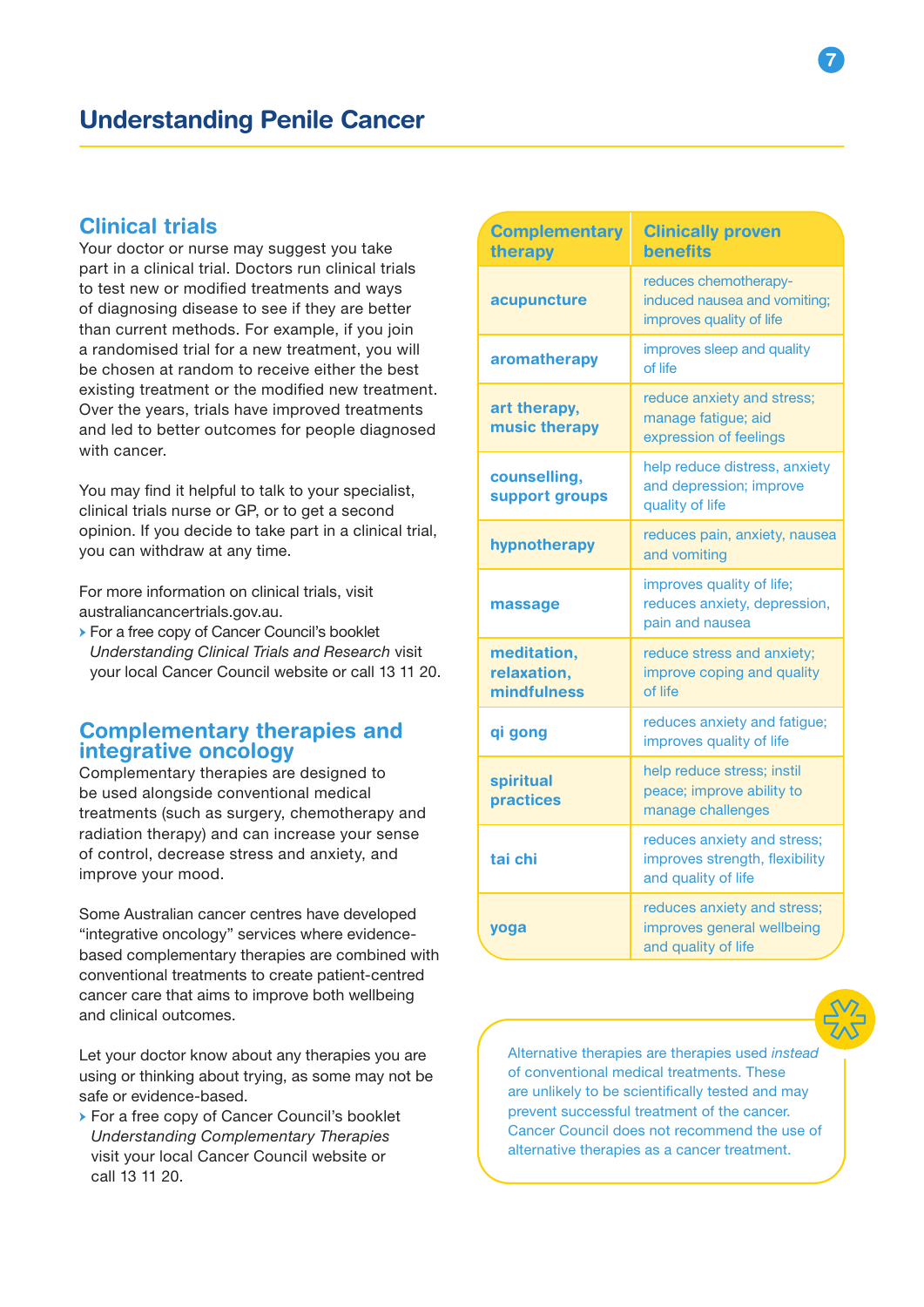## Nutrition and exercise

If you have been diagnosed with penile cancer, both the cancer and treatment will place extra demands on your body. Research suggests that eating well and exercising can benefit people during and after cancer treatment.

Eating well and being physically active can help you cope with some of the common side effects of cancer treatment, speed up recovery and improve quality of life by giving you more energy, keeping your muscles strong, helping you maintain a healthy weight and boosting your mood.

You can discuss individual nutrition and exercise plans with health professionals such as dietitians, exercise physiologists and physiotherapists.

→ For free copies of Cancer Council's booklets *Nutrition and Cancer* and *Exercise for People Living with Cancer* visit your local Cancer Council website or call 13 11 20.

# Side effects of treatment

All treatments can have side effects. The type of side effects that you may have will depend on the type of treatment and where in your body the cancer is. Some people have very few side effects and others have more. Your specialist team will discuss all possible side effects, both short and long-term (including those that have a late effect and may not start immediately), with you before your treatment begins.

One issue that is important to discuss before you undergo treatment is fertility, particularly if you want to have children in the future.

→ For a free copy of Cancer Council's booklet *Fertility and Cancer* visit your local Cancer Council website or call 13 11 20.

Penile cancer and its treatment can sometimes lead to long-term, life-changing side effects. Your doctors will try to use penile-sparing treatments where possible but in some cases, this is not an option. Most men will still be continent (able to control urine flow) after surgery but if the surgery has removed part or all of the penis, how you urinate may change. If your urethra was reconstructed, you may have to sit down to urinate.

| <b>Common side effects</b>  |                                                                                                                                                                                                                                                       |  |
|-----------------------------|-------------------------------------------------------------------------------------------------------------------------------------------------------------------------------------------------------------------------------------------------------|--|
| <b>Surgery</b>              | Erectile dysfunction, pain,<br>discomfort, altered appearance,<br>bleeding, trouble urinating,<br>swelling, itching, lymphoedema<br>if lymph nodes have been<br>removed                                                                               |  |
| <b>Radiation</b><br>therapy | Scar tissue formation in the<br>penis and urethra may cause<br>problems urinating, sexual<br>problems, fatigue, nausea and<br>vomiting, skin reaction, loss of<br>fertility, lymphoedema, slight risk<br>of developing other cancers in<br>the future |  |
| <b>Chemotherapy</b>         | Fatigue, loss of appetite, nausea<br>and vomiting, bowel issues such<br>as diarrhoea, hair loss, mouth<br>sores, skin and nail problems,<br>increased chance of infections.<br>loss of fertility                                                      |  |

Having penile cancer treatment can affect your self-image and also your ability to have sex. Changes to how your penis looks can cause decreased interest in sex as well as embarrassment. Some men may worry that they won't be able to satisfy their partner. Sometimes depression and anxiety can make you want to avoid sex. You and your partner, if you have one, may wish to have counselling to help understand the impact the treatment has had on your sexuality and explore other ways of enjoying intimacy and sexual satisfaction. Ask your GP for a referral.

After a partial penectomy, the remaining part of the penis can still become erect with arousal and penetration may be possible. Intercourse, however, is not possible after a total penectomy. But sexual pleasure is still possible after a total penectomy so it's important to talk to a counsellor, sex therapist or psychologist who can give you support and advice.

Surgical reconstruction of the penis might be possible after a total penectomy. Talk to your doctor to see if this might be an option for you.

 $\mathbf{Q}$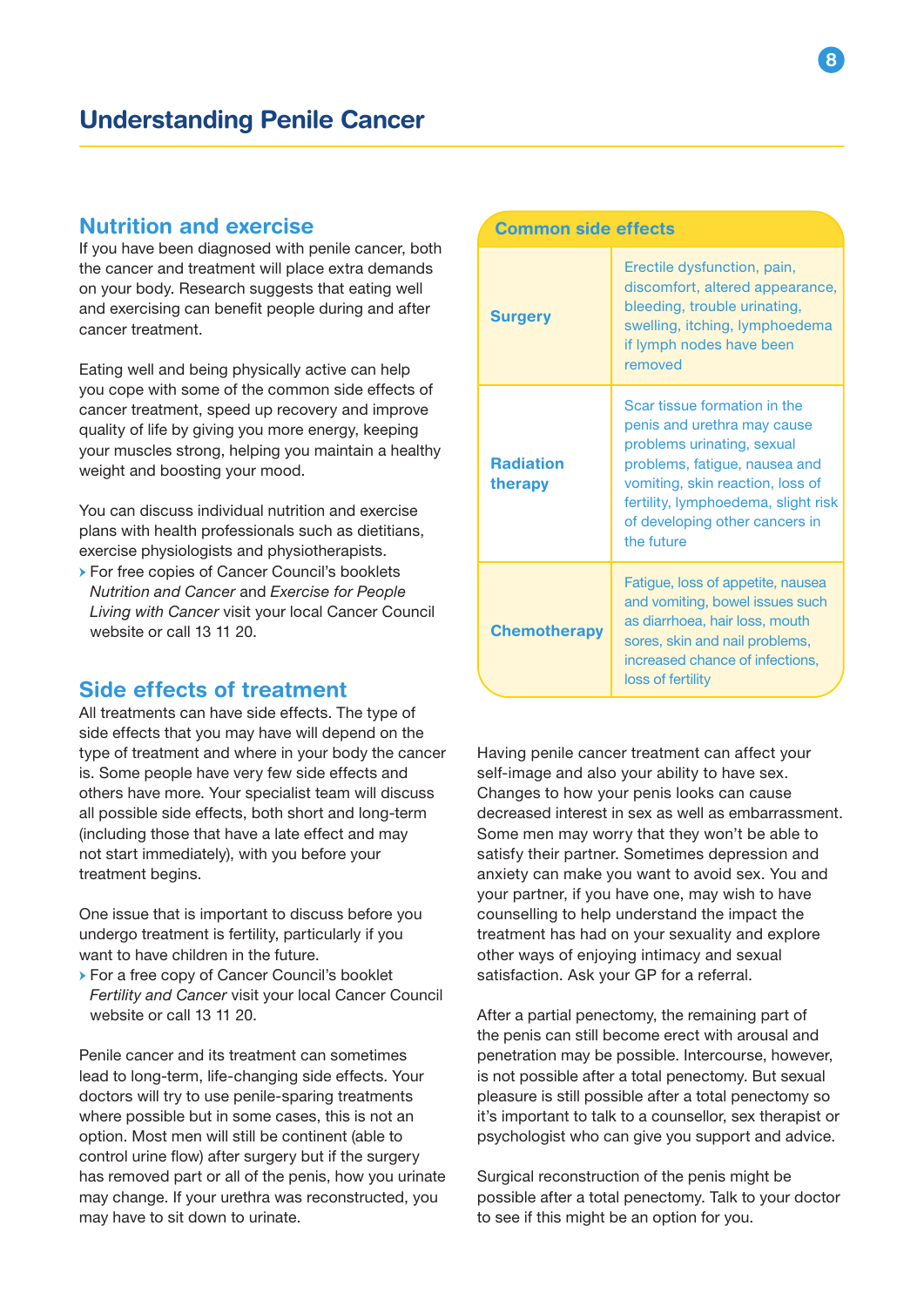## Making decisions about treatment

It can be difficult to know which treatment is best for you. It is important that you speak with a specialist team before making your decision. Ask them to give you a clear plan of your treatment options, including written information about side effects. Some people prefer to seek several opinions before feeling confident to go ahead with the treatment. If you are confused or want to check anything, ask your specialist questions. This will make sure you have all the information you need to make decisions about treatment and your future that you are comfortable with.

You may have to attend many appointments. It's a good idea to take someone with you. They will be able to listen, ask questions and remember what the doctor says.

It may help to take a list of questions with you, take notes (especially about anything you are unfamiliar with) or ask the doctor if you can record the discussion (many mobile phones have a recording function or you can use the CAN.recall app – visit rarecancers.org.au for more information). There are some suggestions for questions you could ask at the end of this sheet.

→ For a free copy of Cancer Council's booklet *Cancer Care and Your Rights* visit your local Cancer Council website or call 13 11 20. Cancer Council's podcast *Making Treatment Decisions* can be downloaded from your local Cancer Council website.

## Looking after yourself

Cancer can cause physical and emotional strain, so it's important to look after your wellbeing. There is no right way to feel if you have been diagnosed with a less common cancer such as penile cancer. Feeling a range of emotions is normal and you may feel overwhelmed, anxious, fearful, angry, sad or lonely.

Many people need emotional support before, during and after treatment. Adjusting to living with visible scars, changes to your physical appearance, changes to your lifestyle and bodily function can be hard and take time. If this is affecting you or likely to affect you, it's important to seek help.

It can help to talk things through with a counsellor, psychologist, friend or family member. Talk to your medical team or call Cancer Council 13 11 20 about what support services are available in your local area.

→ For a free copy of Cancer Council's booklet *Emotions and Cancer* visit your local Cancer Council website or call 13 11 20.

# Practical and financial support

After a cancer diagnosis, many people worry about how they will manage the financial impact of having cancer. The Australian Government offers several benefits that can help you access medical treatments, tests, prescription medicines and other medical supplies at a lower cost such as the Medicare Safety Net, The PBS Safety Net and Medicare benefits for allied health services

There are also programs that provide financial help for transport costs, accommodation and even utility bills and council rates. Ask the hospital social worker which services are available in your local area and if you are eligible to receive them.

For additional income, you may be able to access your superannuation early in certain circumstances, or claim on insurance policies such as income protection, trauma, and total and permanent disability (TPD).

If you are struggling financially, talk to your doctor as they may suggest ways to reduce your treatment costs or they might be able to keep seeing you as a public patient.

If you need legal or financial advice, you should talk to a qualified professional about your situation. Cancer Council offers free legal and financial services in some states and territories for people who can't afford to pay – call 13 11 20 to ask if you are eligible.

Managing your ability to work or study, particularly during cancer treatment, is important to consider and will depend on your personal situation.

→ For free copies of Cancer Council's booklets *Cancer and Your Finances* and *Cancer, Work & You* visit your local Cancer Council website or call 13 11 20.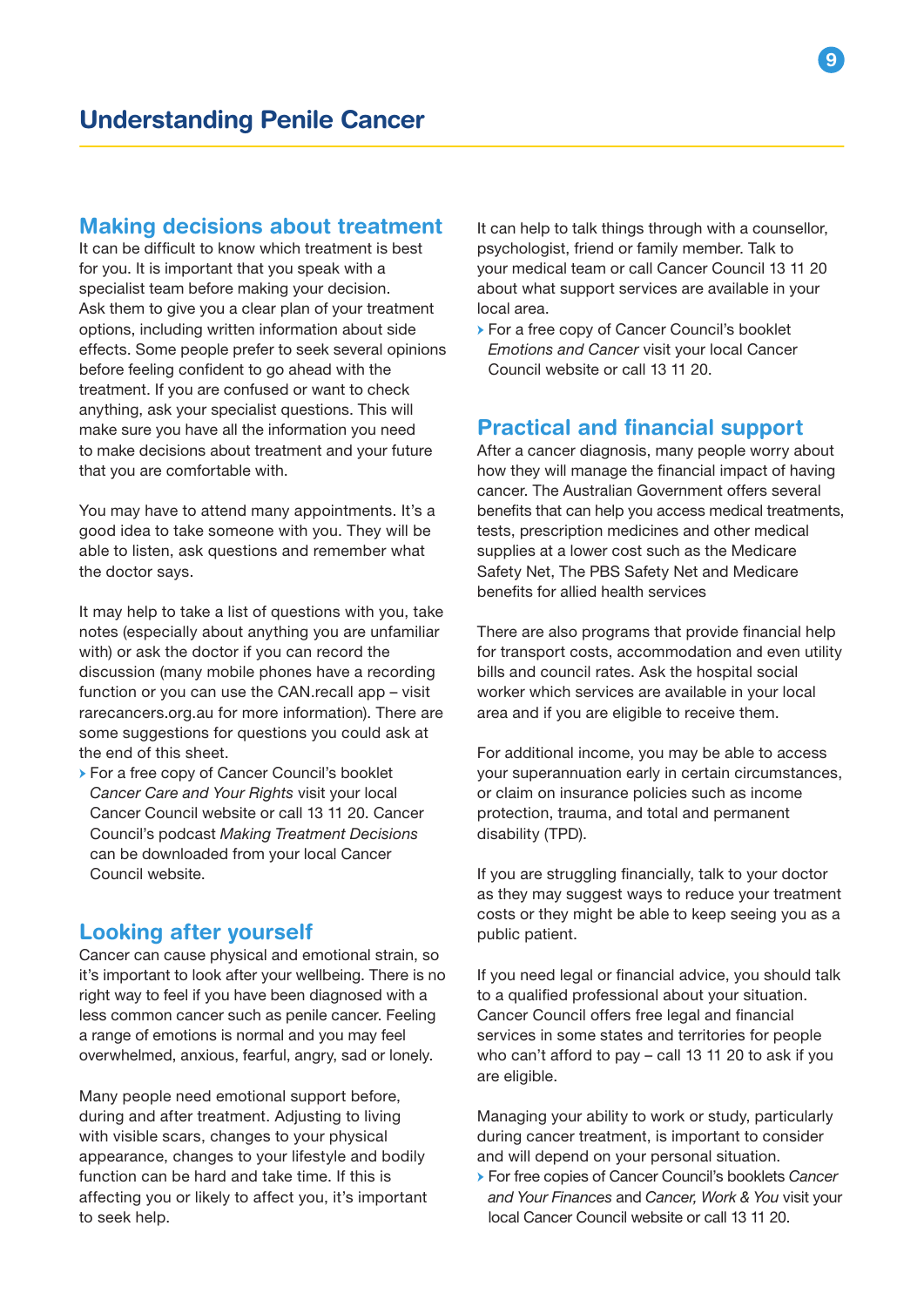## Life after treatment

Once your treatment has finished, you will have regular check-ups to confirm that the cancer hasn't come back. Ongoing surveillance for penile cancer involves a schedule of ongoing tests, scans and physical examinations. Let your doctor know immediately of any health problems between visits.

Some cancer centres work with patients to develop a "survivorship care plan" which usually includes a summary of your treatment, sets out a clear schedule for follow-up care, lists any symptoms to watch out for and possible long-term side effects, identifies any medical or emotional problems that may develop and suggests ways to adopt a healthy lifestyle going forward. Maintaining a healthy body weight, eating well and being physically active are all important.

If you don't have a care plan, ask your specialist for a written summary of your cancer and treatment and make sure a copy is given to your GP and other health care providers.

→ For a free copy of Cancer Council's booklet *Living Well After Cancer* visit your local Cancer Council website or call 13 11 20.

## Relationships and sexuality

If penile cancer is diagnosed early, treatments can often be used that may have little effect on your sex life. Doctors will always try to give you the treatment that preserves as much of your penis as possible. Some treatments for penile cancer, however, can cause long-term, lifechanging side effects.

Cancer can affect your sexuality in physical and emotional ways. The impact of these changes depends on many factors, such as the treatment you have had and the side effects of the treatment. Often treatment for penile cancer can affect your self-confidence and the way you think about sex. Changes to the way your penis looks can cause embarrassment, depression and anxiety, and you may feel like avoiding sex.

Your doctor will explain to you any possible effects your treatment may have on your sex life. If you have had early-stage cancer, treatment is unlikely to have any direct affect. It is usually safe for you to have sex as soon as your treated area heals and that you feel ready for it. Although sexual intercourse may not always be possible, closeness and sharing can still be part of your relationship.

→ For a free copy of Cancer Council's booklet *Sexuality, Intimacy and Cancer* visit your local Cancer Council website or call 13 11 20.

## If the cancer comes back

For some people, penile cancer does come back after treatment, which is known as a recurrence. If the cancer does come back, treatment will depend on where the cancer has returned in your body and may include a mix of surgery, radiation therapy and chemotherapy.

In some cases of advanced cancer, treatment will focus on managing any symptoms, such as pain, and improving your quality of life without trying to cure the disease. This is called palliative treatment.

Palliative care involves health professionals from a range of disciplines caring for your physical, practical, emotional and spiritual needs. Palliative care can be provided in your home, in a hospital, in a palliative care unit or hospice, or in a residential aged care facility. Services vary because palliative care is different in each state and territory. Speak to your GP, community nurse or cancer specialist about the palliative care services appropriate for you.

When cancer is no longer responding to active treatment, it can be difficult to think about how and where you want to be cared for towards the end of life. But it's essential to talk about what you want with your family and health professionals, so they know what is important to you. Your palliative care team can support you in having these conversations.

→ For free copies of Cancer Council's booklets *Understanding Palliative Care, Living with Advanced Cancer* and *Facing End of Life* visit your local Cancer Council website or call 13 11 20. You can also listen to our podcast series *The Thing About Advanced Cancer*.